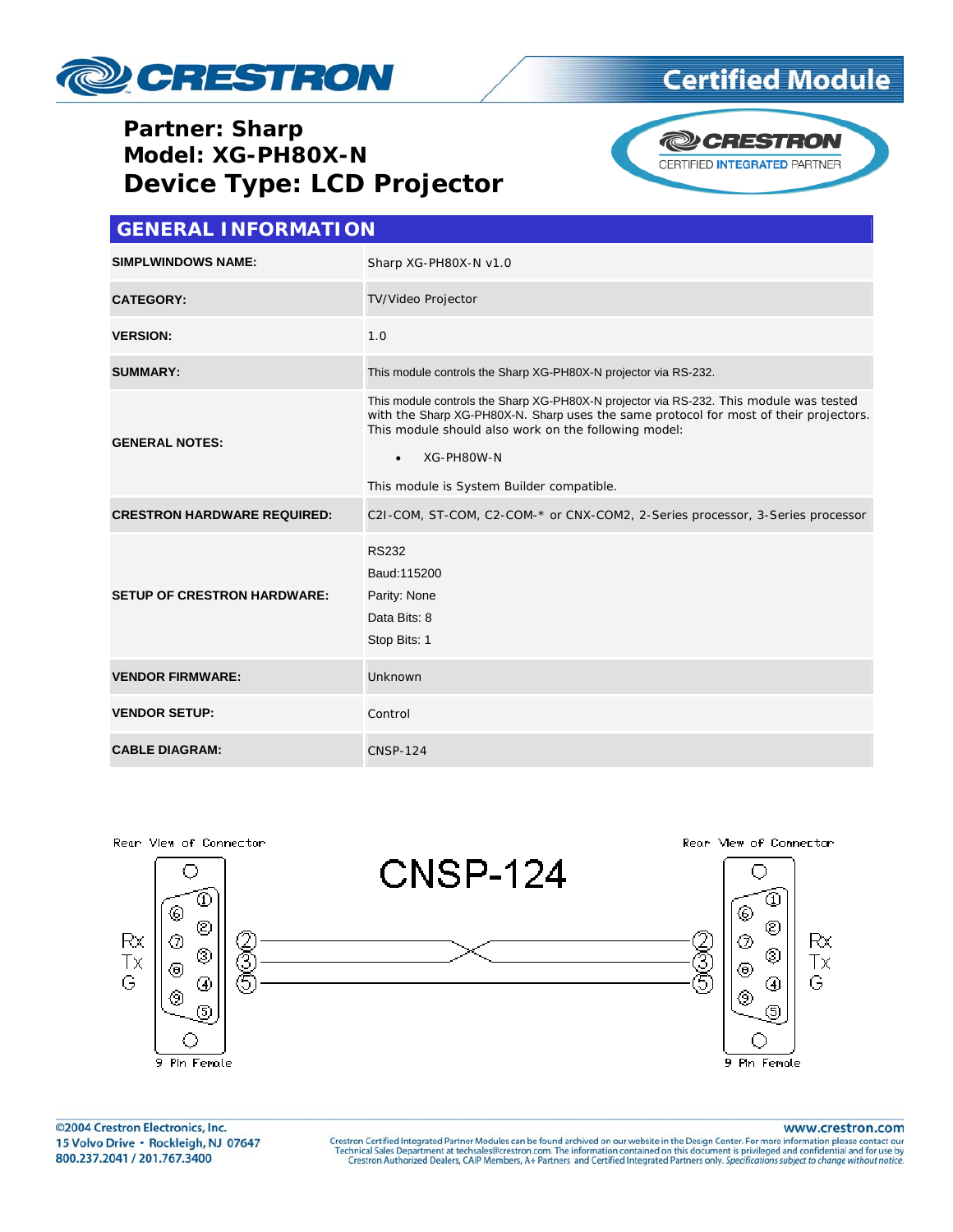

## **Certified Module**

#### **Partner: Sharp Model: XG-PH80X-N Device Type: LCD Projector**



# **CONTROL: Power\_<On/Off/Toggle> D** Pulse to turn power on or off. **Source\_Computer\_\* D** Pulse to select desired source. **Auto\_Adjust** D Pulse to auto adjust computer source. **AV\_Mute\_<On/Off/Toggle>** D Pulse to turn a/v mute on or off. **Poll\_En D** Latch high to enable polling of the unit every 30s. **From\_Device D** Serial information from device via a 2-way serial port.

| <b>FEEDBACK:</b>           |   |                                                              |
|----------------------------|---|--------------------------------------------------------------|
| Power Is < On/Off>         | D | Indicates the current power status.                          |
| Source Is *                | D | Indicates the current source.                                |
| AV Mute Is < On/Off>       | D | Indicates the current a/v mute status.                       |
| Lamp_Quantity_Value        | D | Indicates the amount of lamps present.                       |
| $Lamp_1_s$                 | D | Indicates the current lamp 1 status.                         |
| Lamp_1_Error_Notice        | D | Indicates that an error notice exists for lamp 1.            |
| Lamp_2_ $ls$ _*            | D | Indicates the current lamp 2 status.                         |
| Lamp_2_Error_Notice        | D | Indicates that an error notice exists for lamp 2.            |
| Lamp_ $Is$ <sub>*</sub>    | D | Indicates the general lamp status.                           |
| Lamp_<1/2>_Hours_Text      | D | Indicates the current lamps 1 and 2 hour usage.              |
| Lamp_<1/2>_Percentage_Text | D | Indicates the percentage of life remaining in lamps 1 and 2. |
| <b>Condition_Is_Normal</b> | D | Indicates that the unit's condition is normal.               |
| <b>Temp_High_Notice</b>    | D | Indicates that there is a high temperature notice.           |
| <b>Fan Error Notice</b>    | D | Indicates that there is a fan error notice.                  |

©2004 Crestron Electronics, Inc. 15 Volvo Drive · Rockleigh, NJ 07647 800.237.2041 / 201.767.3400

www.crestron.com

Crestron Certified Integrated Partner Modules can be found archived on our website in the Design Center. For more information please contact our Technical Sales Department at techsales@crestron.com. The information contain